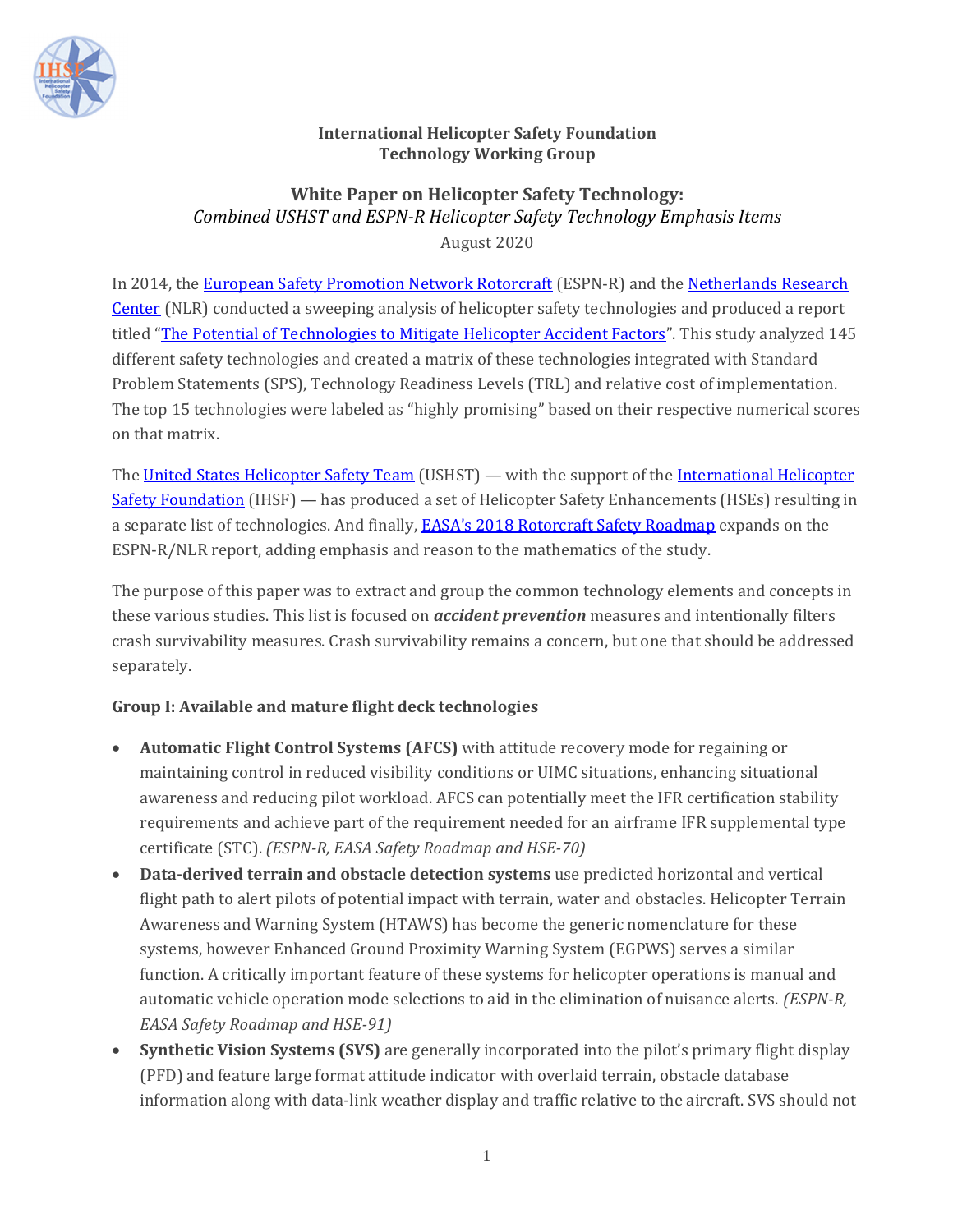

be confused with Enhanced Vision Systems (EVS), also a potential safety-enhancing technology but generally installed for increased low visibility mission capability. *(ESPN‐R, EASA Safety Roadmap and HSE‐91)*

**Note:** Integrated as a system, **SVS, HTAWS and AFCS** with an intuitive pilot interface can greatly reduce the potential of fatal accidents in the LOC-I, LALT, UIMC and CFIT categories. Group I technologies, combined with technologies from groups II and III — along with vigorous crew training programs — have the potential to reduce all helicopter risk factors.

#### **Group II: Emerging or advancing technologies**

- **Cost‐Effective IFR Certification** for new production and existing lower cost helicopters capitalizing on multiple technologies, improved vehicle and power plant reliability and helicopterspecific IFR infrastructure. Such vehicles could reduce fatalities in the UIMC and LOC-I categories, reduce the exposure to hazardous "scud running" operations and assist in the needed IFRhelicopter pilot culture shift via affordable STCs for existing smaller, more affordable helicopters.
- **ADS‐B "Out" and "In"** for onboard weather and collision avoidance and recommendation that all helicopters be equipped standard with fixed transponder-based, 24-digit address 1090ES ADS-B "out". **Note:** Recommend ICAO/EASA level ADS-B "In" standards development to accelerate use of the mature and emerging capabilities of this technology in all helicopters.
- **Support of "e‐Conspicuity" Initiative** intended to equip other aircraft including unmanned aircraft systems (UAS), gliders and potentially anything penetrating navigable airspace — with 1090 MHz ADS-B transmitter/receivers. These devices are increasingly small, lightweight, low-cost and hold promise for proliferation and will alert helicopter pilots to their presence.
- **Air Data Sensing Systems** capable of determining precise wind information regardless of an aircraft's situation. When integrated into a display or audio alert, the systems can provide Vortex Ring State (VRS) envelope warning/protection and also enhance the accuracy of take-off and landing performance calculations.
- **Active Terrain, Obstacle and Traffic Detection** using sensors to actively and reliably monitor a protected area around the vehicle detecting wires, birds, UAS, cranes and other non-database obstacles.
- **Lightweight Health and Usage Monitoring System (HUMS) warning systems** Due to cost, weight and complexity, HUMS installations have been limited to transport helicopters and as an expensive option on Part 27 aircraft. However, anticipated technological advances in wireless technology and the miniaturization of sensors may enable development of low-cost HUMS capable of predicting imminent System/Component Failure – Powerplant (SCF-PP) and System/Component Failure – Non-Powerplant (SCF-NP) events in all classes of helicopters. Refining the capability and human interface of such systems could lead to integration of HUMS information into pilot displays allowing for in-flight systems and component monitoring.

**Note:** "Cost-Effective IFR Certification" in the list describes a synthesis of technologies and is added due to the recent certification progress in the United States (Bell and Leonardo) and the safety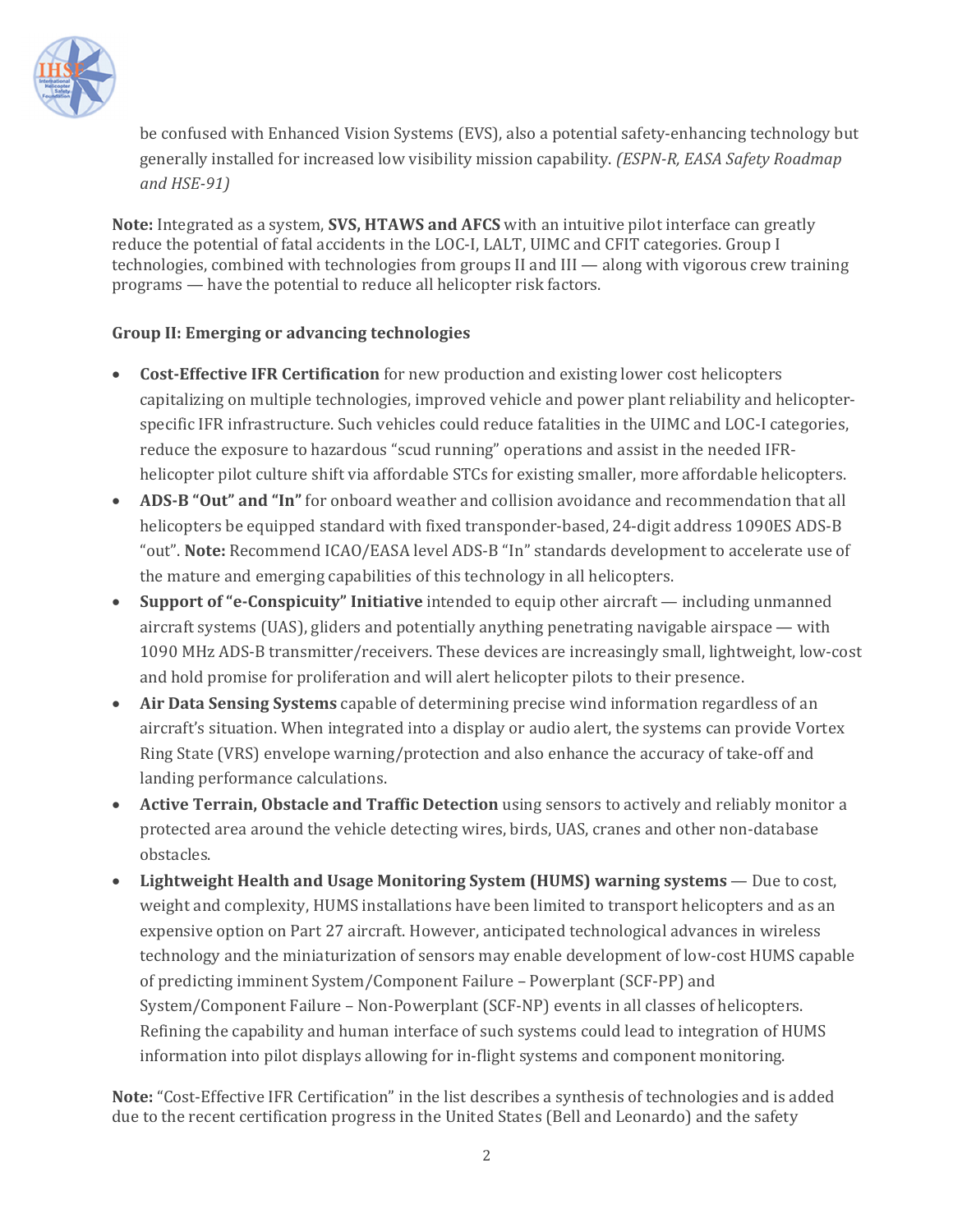

advantages of IFR operations that are inferred by all organizations: EASA, FAA, ESPN-R and IHSF. For example, here is an excerpt from Section III.10 of EASA's 2018 Rotorcraft Safety Roadmap:

"Losses of control due to inadvertent entry into IMC: Create a more proportionate training path for pilots to gain instrument flying qualifications. With better access to IFR flying, GA pilots would be able to perform flights with more confidence in safely completing them. Before the publication of the Opinion on 'Easier access for general aviation pilots to instrument flight rules flying' (RMT.0677), or as a follow-up task, EASA should evaluate and extend the scope of its application to rotorcraft. This task is currently limited to pilots that fly typical single- and multi-engine piston GA aeroplanes in non-commercial operations."

A joint FAA and EASA IFR STC for existing Class I (2 seat trainer) and Class II (Bell 206 size) helicopters will help facilitate the needed cultural shift and ongoing IFR advocacy work being carried out in the helicopter industry. This could potentially be further supported by EASA's Basic Instrument Rating (BIR) initiative if extended to helicopters (currently a fixed-wing initiative).

# **Group III: Technologies for improved operational control, risk management and aircrew preparedness**

- **App‐based "Smart" Flight Risk Assessment Tool (FRAT)** integrated with flight operations and real-time meteorological data can enhance mission risk analysis with minimal subjective pilot input. When connected to operational control personnel, such a system can enhance the risk assessment, awareness and risk mitigation processes. *(ESPN‐R, EASA Safety Roadmap and EASA GA Safety Roadmap)*
- **Flight Simulation Training Devices ‐ Helicopter (FSTD‐H)** developing, deploying and actively using high fidelity Full Flight Simulators (FFS), Flight Training Devices (FTD) and Flight and Navigation Procedures Trainer (FNPT) to reduce exposure to training accidents and improve airman preparedness. *(ESPN‐R, EASA Safety Roadmap and HSE‐81)*
- **Flight Briefing/Preparation/Debriefing app/software applications** designed to improve pilot and dispatcher preflight awareness of current and developing flight conditions, airspace advisories, hazards along the intended route and real-time advisories.
- **Helicopter Flight Data Monitoring Systems (HFDM)** including standards for low-cost devices capable of recording audio, video, multi-axis acceleration, aircraft position, altitude, speed, pitch and roll. Such devices could take advantage of mobile device technology and be installed with minimal expense in all helicopters through FAA NORSEE and EASA CS-STAN process. **Note:** The ability to proliferate helicopters with HFDM systems integrated into FOQA systems is a greater priority than crashworthiness of the systems *(ESPN‐R, EASA Safety Roadmap and HSE‐82)*
- **Flight Operations Quality Assurance (FOQA)** software systems for analyzing and aggregating HFDM data used to proactively address "outside of envelope" flight and encourage voluntary compliance with best practices. *(ESPN‐R, EASA Safety Roadmap and HSE‐82)*
- **Optionally Piloted Aircraft (OPA) and Unmanned Aircraft Systems (UAS)** used for high risk surveillance, inspection and data collection operations such as power line patrol and structural inspections. *(HSE‐90)*